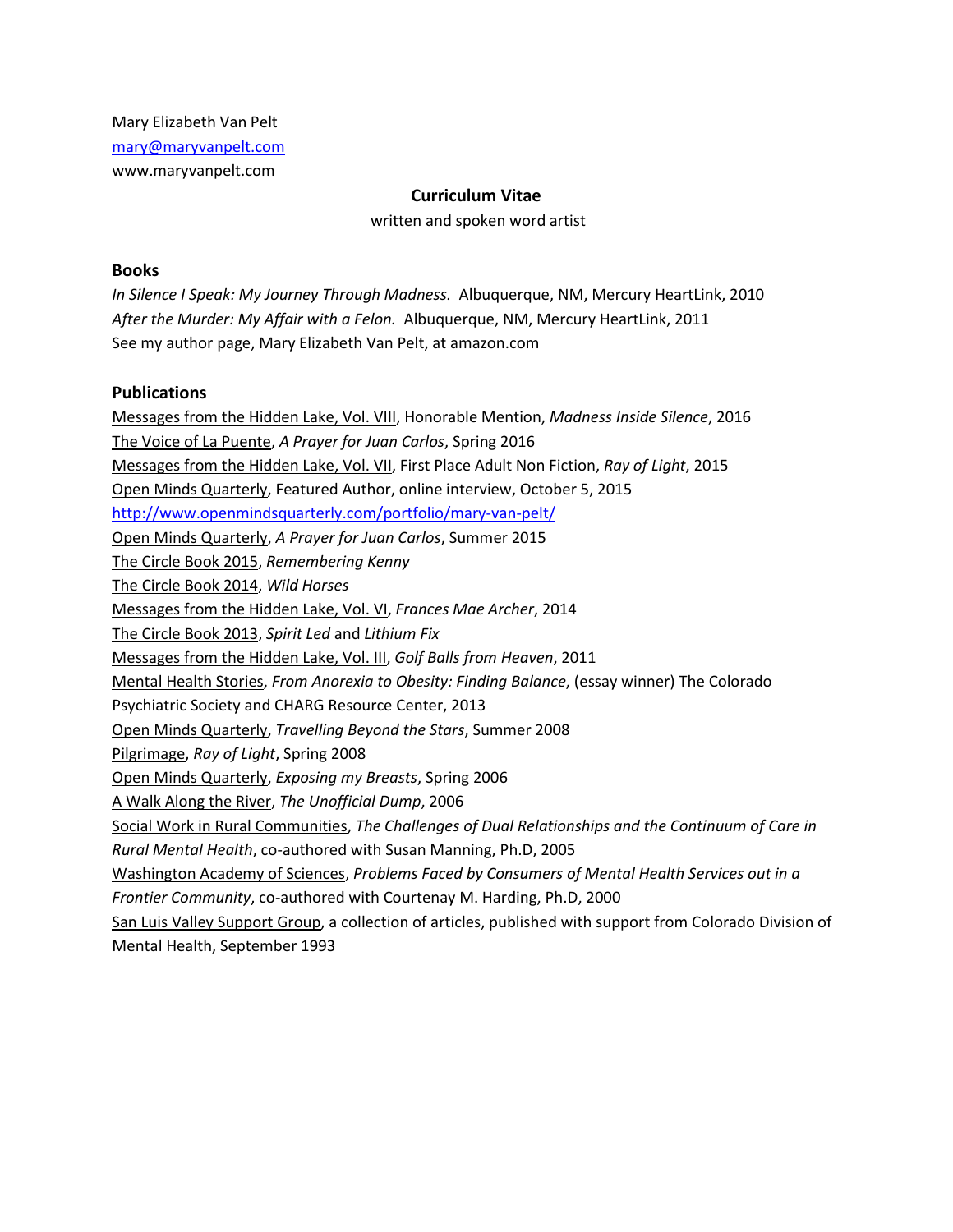### **Public Speaking**

*Our Stories Have Wings*, Nielsen Library, Adams State University, Holiday Book Sale, December 2, 2016

*Mental Wellness and Unseen Madness,* UU Fellowship in Alamosa, September 11, 2016

*Letting Go and Moving Forward*, UU Fellowship in Alamosa, January 24, 2016

*Be the Hands*, The San Juan Community, Alamosa, CO, November 15, 2015

*Great Stories Begin Here*, Alumni Literature Night, Nielsen Library, Adams State University, April 17, 2015

*Song for Stewart*, HeartLink Celebration at The Source, Albuquerque, NM, October 23, 2013

*Making the Leap to Publication*, Conejos Writers Circle, August 1, 2012

*Silent Struggle*, presentation and book signing, Blount County Public Library, Maryville, TN July 5, 2011

Ethics Symposium, Fort Logan, Denver, *Consumer Growth Challenges Traditional Boundaries*, with Susan Manning, Ph.D, September 21, 2007

La Puente (homeless shelter) retreat, *Exploring the Story: Mental Illness, Addiction, and the Cycle of Poverty*, June 9, 2007

Innovations 2006, CHARG Resource Center, Denver, *Consumer Growth Challenges Traditional Boundaries* with Susan Manning, Ph.D, November 10, 2006

Alternatives 2004, National Conference, Denver City Marriott, *Consumer Growth Challenges Traditional Boundaries*, with Susan Manning, Ph.D. October 16, 2004

Evaluating Mental Health Performance, *One Box Doesn't Fit All*, Centennial, CO, April 11, 2002

#### **Readings**

December 9, 2016 Messages from the Hidden Lake, book release, Alamosa, CO October 8, 2016 local authors reading in memory of Phil Ray Jack at Milagros Coffeehouse March 27, 2014 Cozy Café, Alamosa March 5, 2014 The Circle Book, book release, La Jara, CO September 15, 2013 Local Author Event at Alamosa Public Library August 31, 2013 Friends of the Library at Spines, book signing, Alamosa, CO April 14, 2013 Capitol Heights Presbyterian, Denver, CO, with Freddie Bosco March 6, 2013 The Circle Book, book release, La Jara, CO